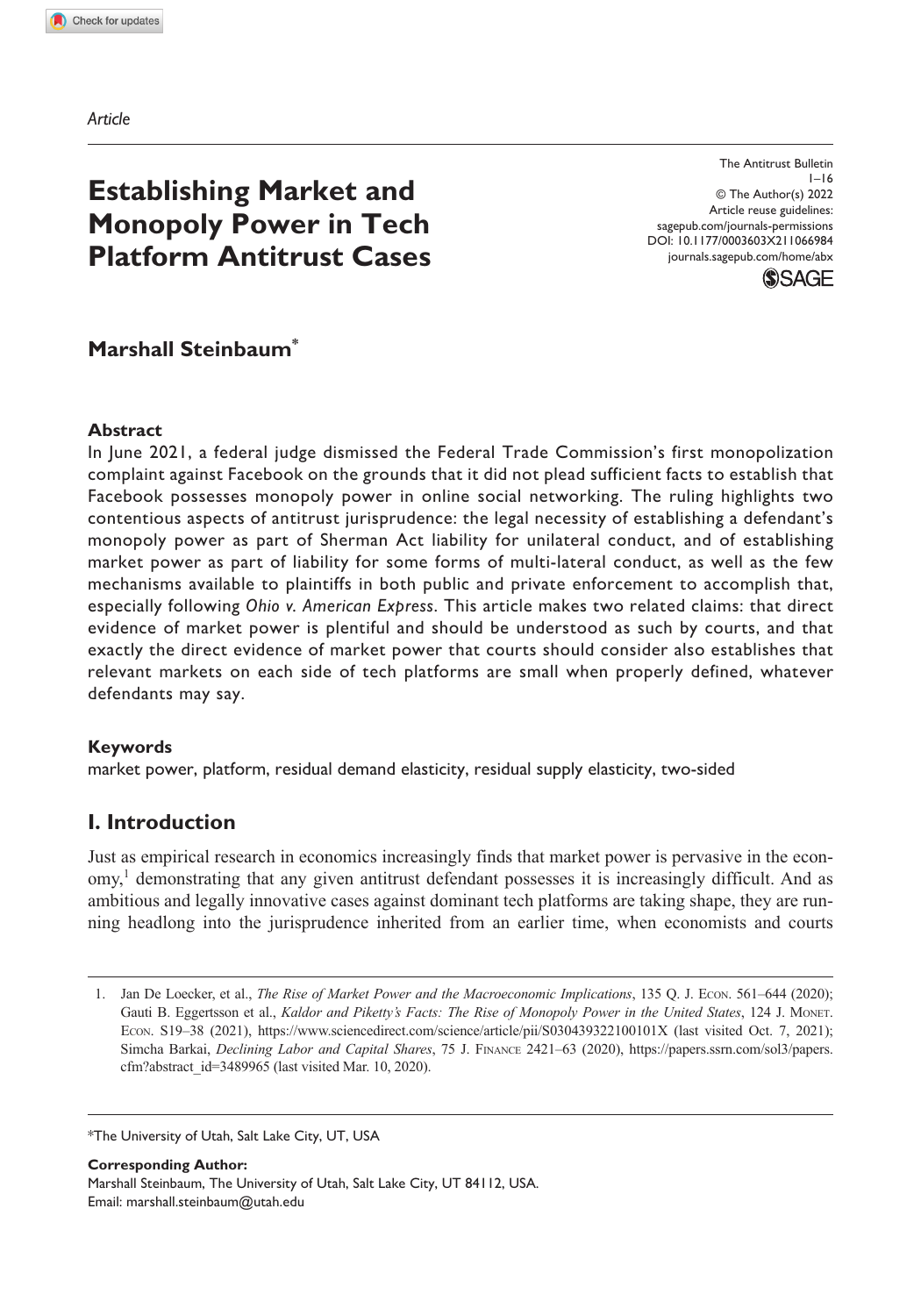presumed market power was the exception rather than the rule and that even where it existed, it would dissipate of its own accord in the absence of litigation or regulation.<sup>2</sup>

In June 2021, a federal district court dismissed the Federal Trade Commission's (FTC) first monopolization complaint against Facebook on the grounds that it failed to plead a sufficient case. The judge wrote

The FTC has failed to plead enough facts to plausibly establish a necessary element of all of its Section 2 claims—namely, that Facebook has monopoly power in the market for personal social networking services. The complaint contains nothing on that score save the naked allegation that the company has had and still has "a dominant share of that market (in excess of 60%)."

Significantly, the judge explicitly stated that such a claim might suffice to establish market power at the pleading stage in a traditional goods market, but not in the case of social networking, since the nature of output in the market is not well established, and many applications have some element of social networking built into their function. Moreover, like multi-sided platforms in general, the social networking business model has come to rely on a free or subsidized service for users. In the absence of sales or revenue from the consumer-facing side of the platform, the market shares of each potential competitor are difficult to define.

But Facebook's near-monopoly on users' attention and data gives the platform a great deal of power in dealing with its other two sets of counterparties: advertisers and content creators. The real business of social networking is to compete for its users' attention, and by extension, their data. Having diverted that from alternatives, the social network charges advertisers and publishers for the ability to reach the customer base they were once able to access themselves or via alternative channels. The lack of revenue, and therefore revenue shares, on the downstream side is what made the FTC's complaint defective, and that lack of revenue is predicated on Facebook's being a platform business—able to give away a service to consumers for free, and gain a monopoly market share from so doing, the better to extract payments from upstream counterparties. In this setting, a jurisprudence that requires monopoly power be established by a predominant market share in the relevant market, where market share is measured by sales or revenue, is going to fail to find market power precisely where it is most present.

The difficulty in establishing monopoly power is further observed in the private lawsuit *Epic Games v. Apple* charging violations of the Sherman Act, California's Cartwright Act, and California's Unfair Competition law. The judge in that case issued a bench ruling on the merits in September 2021, concluding that Apple possessed market power but not monopoly power in the market for "mobile gaming transactions" en route to a ruling for the defendant on the Sherman Act claims. The ruling states "Apple is only saved by the fact that its share is not higher, that competitors from related submarkets are making inroads into the mobile gaming submarket, and, perhaps, because plaintiff did not focus on this topic."

Part of the court's reluctance to find monopoly power in that case was due to the fact that "mobile gaming transactions" became more numerous even as Apple was undertaking the conduct at issue in the case, which gives the *Epic Games v. Apple* ruling a similar flavor as *Ohio v. American Express*: within the category of two-sided transactions platforms, if the number of transactions is increasing, that precludes a finding of market power notwithstanding the structure of the market or the competitive effects of any conduct subject to challenge. The assumptions motivating that holding in both *Epic v. Apple* and *Ohio v. Amex* appear to be that competitive effects can only be evaluated with respect to

<sup>2.</sup> Frank H. Easterbrook, *Limits of Antitrust*, 63 Tex. Law Rev. 1–40 (1984) frames antitrust enforcement in terms of error-cost analysis and argues that the tendency for "false negatives" to disappear of the own accord due to profits incentivizing entry militates in favor of a *laissez faire* approach to enforcing the antitrust laws.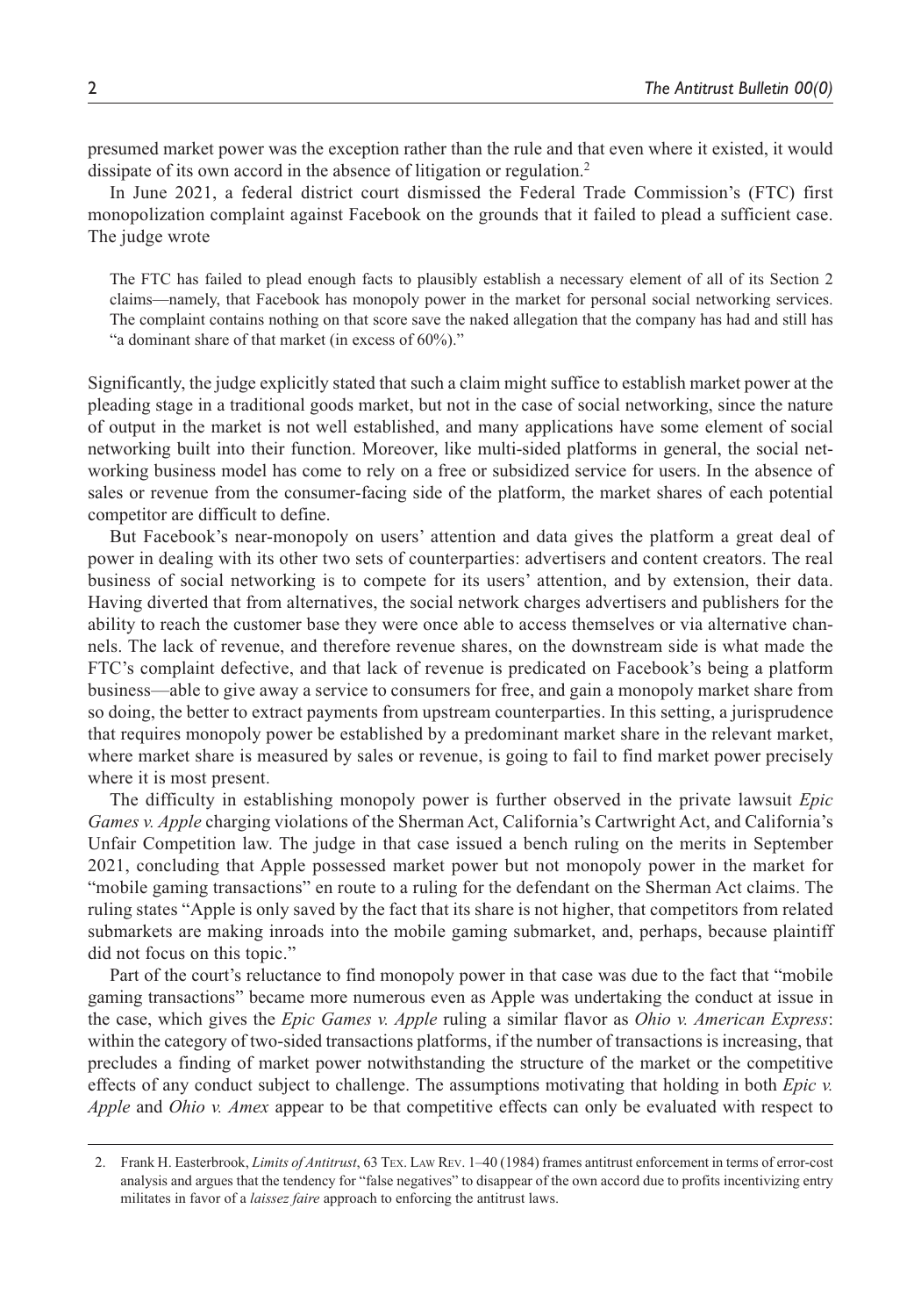output<sup>3</sup> and that transactions on transactions platforms are the analog to the economic concept of output. The *Amex* court even went so far as to say that the output of transactions platforms is transactions, which both consumers and merchants consume, and also that services to each set of counterparties are inputs to the credit card platform's output of transactions.<sup>4</sup> That would seem to invert the idea of platform multi-sidedness, with counterparties on distinct "sides." But even aside from that confusing schematization, the number of transactions on the platform, and their trend over time, is not a good measure of the platform's market power or lack thereof.

The aim of this article is to characterize how market power should be measured in light of platform multi-sidedness, and why existing antitrust tools, caselaw, and the economic assumptions underlying both are not well suited to that task. The crucial variable that determines the market power that a platform enjoys on a given "side" is summarized by the residual supply elasticity (upstream) or demand elasticity (downstream) of counterparties vis-à-vis the platform.<sup>5</sup> In most empirical applications, that measure of market power would militate in favor of lower, rather than higher, thresholds for proving market power; direct, rather than indirect, evidence of market power; and generally smaller markets/ higher measured market shares and concentration as a consequence rather than a cause of weakened competition.

A further aim of this article is to move beyond the metaphysical quality that market definition has taken on in some tech platform case. For example, the judge in the Facebook case opined that many applications possess some functional elements of what we have come to call social networking. In *Epic Games v. Apple*, the judge decided unilaterally that gaming apps are different from other kinds of apps (thus, other types of app in a single ecosystem/programmed to be used on a given operating system are outside the relevant market, as is gaming-specific hardware that doesn't run non-gaming applications), but also that gaming apps compete with one another across operating systems and app stores, even if individual users do not substitute between mobile operating systems. These assertions are arbitrary, based on casual understandings of which firms and products compete with which, and what they compete over. This article supplies a checklist of indicia of market power which courts can apply in place of gut-level intuitions about platform competition.

Section II starts by reviewing why proving market or monopoly power is both part of the caselaw and conceptualized separately from competitive effects, as well as why concentration and market shares, and hence market definition, are the central and seemingly unique means of accomplishing that. Section III offers an alternative actionable definition of market power at a high level of generality, but one that is better suited to multi-sided platforms than what currently exists in caselaw. Section IV then characterizes multi-sided platform competition and presents the concept of residual demand or supply

<sup>3.</sup> "Fundamentally, the rule of reason considers whether a restraint is output increasing or decreasing." Mark Janis et al., IP and Antitrust: An Analysis of Antitrust Principles Applied to Intellectual Property Law (3rd ed. 2016), <https://www.repository.law.indiana.edu/facbooks/160>. This is what Newman terms the output-welfare fallacy. John M. Newman, *The Output-Welfare Fallacy: A Modern Antitrust Paradox*, 107 Iowa Law Rev. (2022), [https://papers.ssrn.com/](https://papers.ssrn.com/abstract=3866725) [abstract=3866725](https://papers.ssrn.com/abstract=3866725) (last visited Oct. 8, 2021).

<sup>4.</sup> "Credit-card companies are best understood as supplying only one product—transactions—which is jointly consumed by a cardholder and a merchant . . . Merchant services and cardholder services are both inputs to this single output." Ohio vs. American Express, 838 F 3d 179 (2018).

<sup>5.</sup> The idea that residual demand elasticity is a sufficient statistic for a firm's market power is not novel. See, for example, Willian M. Landes & Richard A. Posner, *Market Power in Antitrust Cases*, 94 Harv. Law Rev. 937 (1981): " . . . it is the response of the firm's output to a change in its price that determines the degree to which it has market power." This definition appears to make platforms no different from any intermediate distributor in a supply chain and thus not in any special category of their own. What motivates the special application of this intuition (regarding supply and demand elasticities) to platforms is the insight it generates in getting beyond zero prices and/or subsidies on the downstream side as pro-competitive. Instead, we should understand those features as one powerful mechanism by which platforms exert their market power against paying counterparties.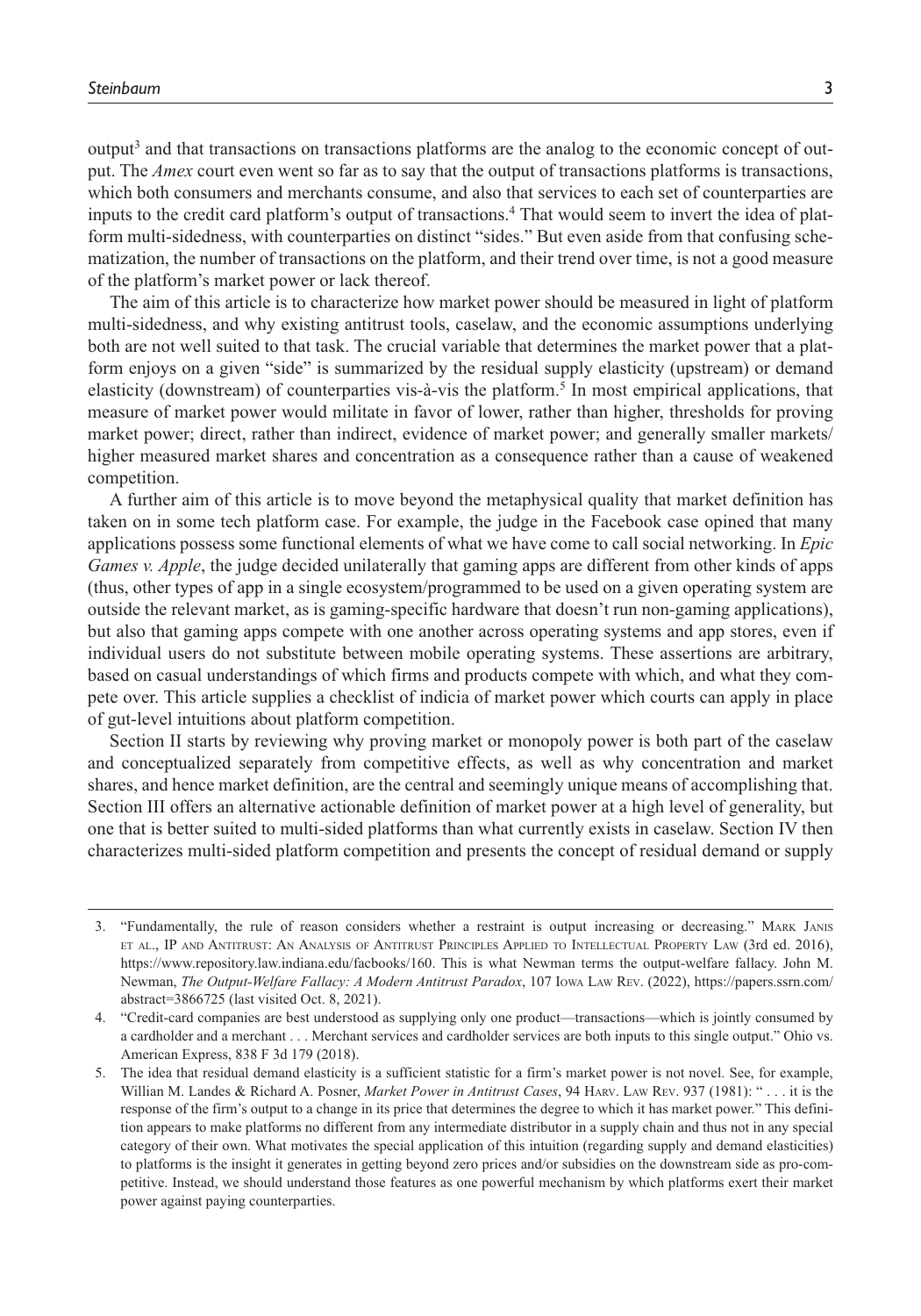elasticity as the central index of market power on each side of a multi-sided platform. Section V describes the findings that would suffice as direct evidence of market power in the case of multi-sided platforms. Section VI treats the special case of price discrimination, given the disagreement in the literature about its competitive significance, as well as a novel application of price discrimination to the case of content moderation by a social network like Facebook. Section VII entertains the idea of departing from previous practice of separating the market power and competitive effects analysis by instead combining them. Section VIII concludes by returning to the FTC's case against Facebook and its revised complaint filed in September 2021.

#### **II. Market and Monopoly Power in Antitrust Caselaw**

Various antitrust cases define market power as the power to charge prices in excess of marginal cost or of average costs,<sup>6</sup> or specifically to do so by excluding competition.<sup>7</sup> Other refinements include that the prices must be in excess of marginal cost for a significant period of time (implicitly, that the longevity of economic profits entails the exclusion of competition that would otherwise erode them); that the means of charging a price in excess of marginal cost is required to be a reduction in output<sup>8</sup>; and that the output reduction by a single firm, whether actual or potential, must affect the *market* price, not just the price that the firm charges or the economic profits it earns. There is also conceptual drift as to whether proving market power requires showing that that power has in fact been exercised in the manner envisioned (restricting output; excluding competition), versus whether establishing its potentiality suffices.<sup>9</sup> Monopoly power, meanwhile, is simply an intensification of this definition along some dimension: the degree of the economic profits, the length of time over which they are enjoyed, or the amount of competition excluded.

The federal jurisprudence of vertical multi-lateral conduct like vertical price-fixing or exclusive dealing (conduct typically employed by multi-sided platforms) necessitates a finding of market power, and the jurisprudence of monopolization necessitates a finding both of monopoly power and of anticompetitive conduct to acquire or maintain that power.<sup>10</sup> The two assumptions operating jointly to justify this are, first, without nefarious conduct, market or monopoly power would otherwise disappear of its own accord, or else be due to competition on the merits that favors the firm with the superior production technology. Second, exclusionary conduct can only be harmful to competition if undertaken by a defendant that has market power, because otherwise, if consumers were disadvantaged by it, they would leave and thus blunt its welfare impact.

That market power, or monopoly power, must be established in a conceptually separate inquiry does not suffice to explain why the means of doing so is so narrow. Showing directly that price is in excess of marginal cost, that it remains so for a lengthy period of time, that competition has been excluded, or that a defendant retains unilateral control over market prices by changing its own output are usually in

<sup>6.</sup> For example, in the D.C. Circuit's decision in the Microsoft monopolization case, "A firm is a monopolist if it can profitably raise prices substantially above the competitive level." USA v. Microsoft Corp., 253 F.3d 34 (2001).

<sup>7.</sup> "Monopoly power is the power to control prices or exclude competition," United States v. E. I. du Pont de Nemours & Co., 351 U.S. 377 (1956).

<sup>8.</sup> "Market power is the ability to raise price profitably *by restricting output*." Ohio vs. American Express, *supra* note 4. Emphasis in original.

<sup>9.</sup> A finite residual demand elasticity would imply the power to increase price above marginal cost by restricting firm-level output without necessarily entailing that that has occurred.

<sup>10.</sup> "The offense of monopoly under S.2 of the Sherman Act has two elements: (1) the possession of monopoly power in the relevant market and (2) the willful acquisition or maintenance of that power as distinguished from growth or development as a consequence of a superior product, business acumen, or historic accident." United States v. Grinnell Corp., 384 U.S. 563 (1966),<https://supreme.justia.com/cases/federal/us/384/563/> (last visited Nov. 17, 2021).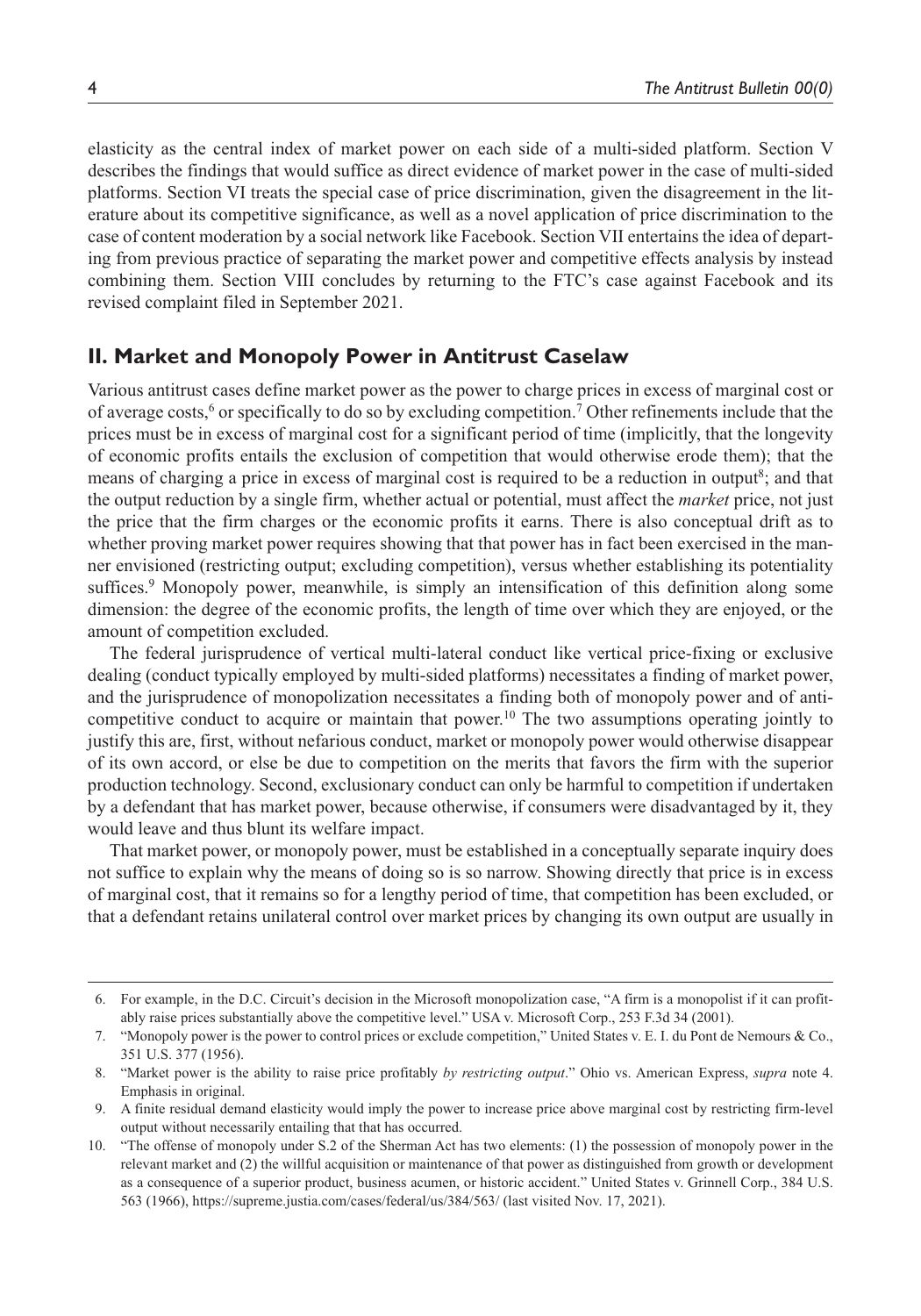and of themselves insufficient. Instead, the predominant means of establishing market or monopoly power is a high market share in an antitrust market.

The reason why is that defenses couched in economic theory have been offered to counteract or reinterpret direct evidence of market power as either something else, or as benign. The theory of monopolistic competition predicts price above marginal cost in equilibrium, in which each firm has the power to affect its own price by varying its output (equivalently, faces a downward-sloping residual demand curve) without significantly affecting the prices charged by other firms or the market price index. Even under oligopolistic conditions (i.e., more market power than exists under monopolistic competition), if few or even a single incumbent operates production technologies characterized by returns to scale, it might control a large share of the market, and charge a high markup over marginal cost, while still doing nothing of its own accord to exclude competition. Rather, the production technology characterizing the industry means that recoupment is a necessary condition for overcoming entry barriers, and economic profits net of start-up costs may be zero in expectation. Finally, and perhaps most influentially, if firms operate heterogeneous production technologies, with some more efficient producers than others, the more efficient producer may be able to earn economic profits "on the merits" indefinitely by charging prices above its own marginal cost which its competitors cannot compete down. Each of these provides a rationalization for direct evidence of market power of the kind described above that fits it within the bounds of legality.

If direct evidence of market power is not dispositive for those reasons, then the fallback is the indirect evidence of predominant market shares. That pushes the economic question at issue into the domain of market definition that is logically prior to the computation of market shares, which is where the locus of conflict in Rule of Reason cases generally lies, at least when it comes to the economic evidence.

The idea that market or monopoly power can only be proven through a predominant share of an antitrust market sits poorly with economists, because market share is not a sufficient statistic for market power in most models of competition.11 Only in homogeneous goods markets with either Cournot competition or a dominant incumbent/competitive fringe can a direct formula relating market share to market power be derived.<sup>12</sup> And even if we knew that those conditions were in fact met, that would not solve the enforcement problem in establishing market power because it presupposes market definition, the exact factual matter at issue under a paradigm in which market power can only be established by a predominant share of an antitrust market.

The problem with the jurisprudential status quo does not end there. In merger review, market definition is typically undertaken using critical loss analysis. The endeavor seeks to create an implementable methodology for defining an antitrust market as a first step in analyzing whether a proposed horizontal merger would impair competition in that market: would a hypothetical monopolist in said market be able to profitably increase price? The answer to that depends on the tradeoff between the lost sales and the increased margin on remaining sales. The critical loss is the amount of lost sales that would render such a price increase unprofitable. If the actual loss exceeds that threshold, then the candidate antitrust market is too small and should be expanded to include whatever alternatives consumers would substitute toward.

The actual loss is a statement about the demand elasticity facing a hypothetical monopolist of a candidate market, which is necessarily smaller in magnitude than the residual demand elasticity facing an individual competitor in that market. When an incumbent has a high profit margin, the critical loss

<sup>11.</sup> By contrast, residual demand elasticity is a sufficient statistic for market power in a much wider set of theoretical circumstances.

<sup>12.</sup> Louis Kaplow, *Market Definition, Market Power*, 43 Int. J. Ind. Organ. 148–61 (2015).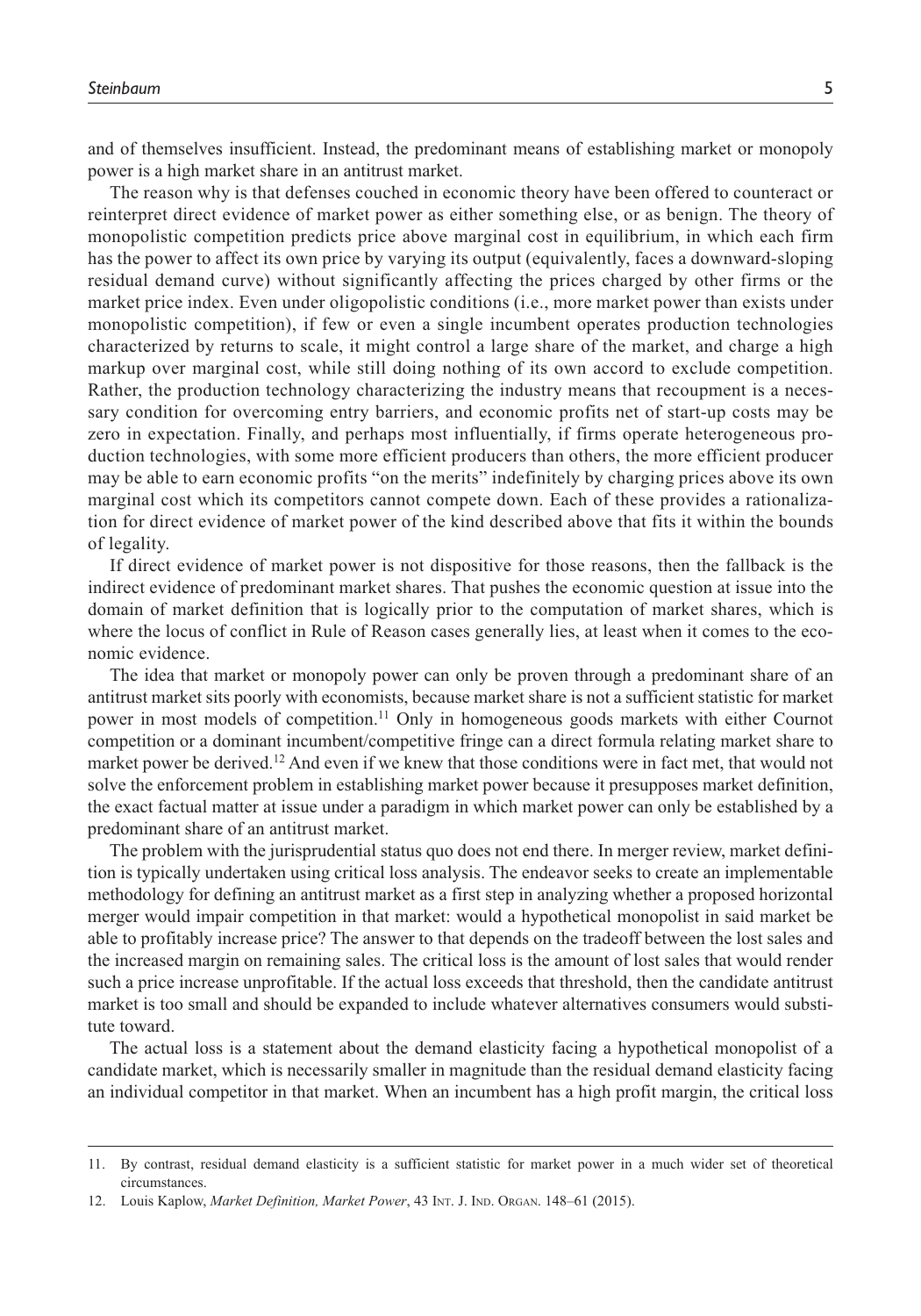threshold is low because the loss of a small amount of sales comes at a substantial cost in profit, and so the increased margin on remaining sales thanks to a price increase is unlikely to outweigh it. The argument then generally goes that a price increase would result in an actual loss that exceeds that low threshold, and so the market must be enlarged.

That claim has a severe logical deficiency: where incumbents' margins are high, the residual demand elasticity facing them is likely low, and so the actual loss from a price increase is also low, especially as the demand elasticity facing the hypothetical monopolist is necessarily weakly lower than the demand elasticity facing the actual incumbent.13 But stepping back: the whole endeavor of market definition is supposed to permit a scientific assessment of incumbents' market power in the relevant antitrust market. But in order to implement critical loss analysis, we have to take two perfectly good direct measures of market power as inputs: the incumbent's profit margins and its residual demand elasticity. And the higher the defendant's profit margin, the harder it is to show market power, because it means the size of the relevant market is large and therefore the incumbent's market share is low. This is perverse—high profit margins should correspond to an inference of market power, not the opposite. And between these logical issues with market definition and the metaphysical default described in the introduction, the endeavor of market definition as a component of establishing market power rests on very thin foundations.

#### **III. Expanding the Definition of Market Power**

The definitions of market power that focus on pricing above marginal cost and exclusion of competition are based on a marginalist notion of competition in a market: a unique price and quantity are implied by the intersection of market supply and demand curves. Under the assumption of perfect competition, that price and quantity will correspond to the point on the market supply curve in which the marginal cost of supplying an additional unit is just equal to its market price. A price-quantity combination other than that competitive equilibrium entails the restriction of quantity supplied so as to earn an economic profit.

The idea that an uncompetitive price necessarily corresponds to a restriction of output leaves out the scenario in which the price at which a transaction takes place is indeterminate, subject to bargaining between counterparties. In such a scenario, market power can be exercised to alter the terms of a transaction in favor of one party or another, but there is no competitive pricing benchmark against which any given price can be compared, and, subject to participation constraints, the transaction will occur regardless of how the surplus of the transaction is allocated. I contend that this bargaining scenario is the more relevant framework in multi-sided platform antitrust cases, and especially in the Facebook case. The FTC alleges that Facebook monopolized its users' attention, but consumers are not the main victims of that monopoly. Instead, Facebook's attention monopoly is used to extract surplus from a different set of counterparties.

What is at issue in the bargaining scenario is which counterparty enjoys what share of the surplus generated by transactions on the platform. In a bargaining context where the distribution of surplus is indeterminate, one counterparty can exercise, or attempt to exercise, its market power vis-à-vis another to redistribute the surplus in its favor, including by taking action to worsen the other party's outside options, thus loosening his participation constraint. In that case, the insistence on quantity or output effects as competitive harms or that the distribution of surplus is irrelevant so long as the transaction takes place is imposing an inapposite understanding of market power. Phrased differently, agnosticism

<sup>13.</sup> Farrell and Shapiro point this out in several publications, including JOSEPH FARRELL & CARL SHAPIRO, IMPROVING CRITICAL Loss Analysis (2007), [https://escholarship.org/uc/item/0ff249px.](https://escholarship.org/uc/item/0ff249px) If the actual loss for the hypothetical monopolist is the same as for the actual incumbent, then the incumbent is a monopolist in the relevant antitrust market.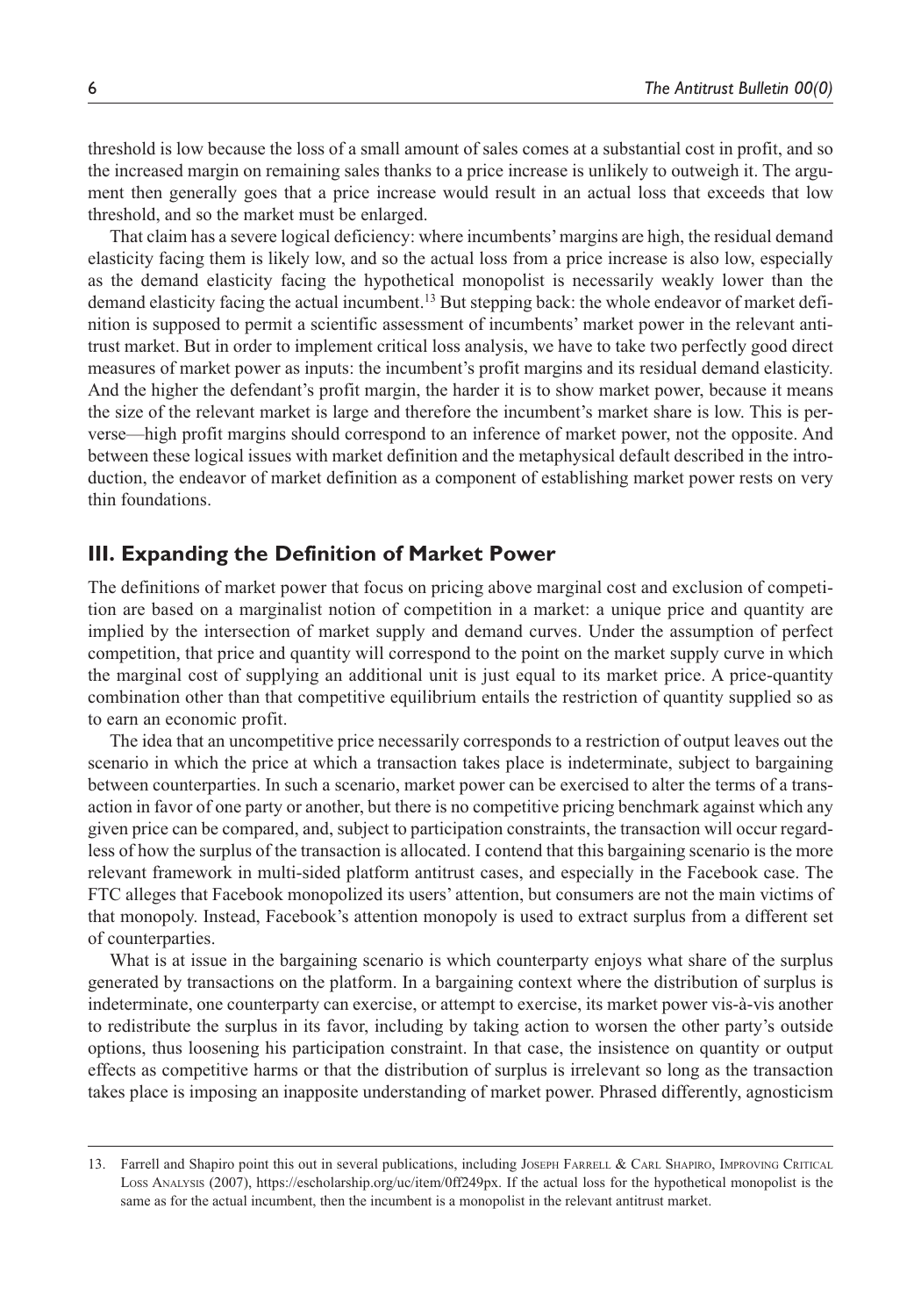as to the distribution of surplus so long as a transaction occurs is to adopt a de facto total welfare standard rather than a consumer (or counter-party<sup>14</sup>) welfare standard into antitrust.

Consider the output defense that won *Ohio v. American Express* for the defendants, and which the court relied on in *Epic Games v. Apple*. There, the fact that the number of transactions increased while the putatively anti-competitive conduct was underway ostensibly serves as proof that said conduct was not anti-competitive. But on its face, the idea that more transactions are occurring is perfectly consistent with the shifting of bargaining power that results in a greater share of the surplus generated by those transactions accruing to the party undertaking the anti-competitive conduct. In models with bargaining power, one party gaining a relative advantage over the other can cause an increase in output. For example, in search-and-matching labor market models in which the wage is set by Nash bargaining (in lay terms, that the surplus split is determined by the balance of power between employer and worker), shifting that balance of power in favor of employers would cause them to hire more workers, since each one they hire is worth more to themselves (so long as hiring more workers does not itself shift the balance of power in the labor market back to favor workers). Applying this idea to the multi-sided platform context, a platform that possesses market power in the sense that it enjoys a large share of the surplus generated by any one transaction will seek to generate as many transactions as possible to maximize its profits, so long as that expansion does not shift the balance of power away from itself. If that is the case, then an increased number of transactions is exactly what would happen as a result of the platform having market power.

Credit cards are an example of this. Each company subsidizes the consumer side of the platform to induce greater take-up and loyalty and is in a position to force the costs of doing so on merchants who need to reach those customers. In return, credit card customers are incentivized to use the card for as many purchases as possible at the expense of other payment options, to maximize their rewards. The increased number of transactions, and the ostensible consumer benefits that drive the increase, do not *offset* the competitive effect of upstream restraints; they are an intrinsic part of that strategy, undertaken to defeat price competition between platforms over merchant acceptance that would otherwise reduce the profitability of their intermediary status. That basic dynamic in the credit card market is why the analysis of competitive effects in the two-sided platform context represented by *Ohio v. American Express* (balancing harm to merchants against benefits to cardholders, and concluding that increased transactions on the part of cardholders signify competitive benefits) is so perverse. The two-sided-ness of the platform is inherent in the way it competes in each market, but benefits to counterparties on one side do not offset harm to counterparties on the other. The one enables the other.

An elaboration on this is the freemium model employed by some platforms, for example in video and music streaming, or with particularly generous credit card promotions such as those offered by American Express in exchange for an annual fee. Paying a flat fee to the platform likely increases users' demand for discrete services on that platform for those that pay the fee, at the expense of demand for alternative distribution channels. In other words, the freemium model facilitates lock-in of the freemium customers, reducing their demand elasticity vis-à-vis the terms of any one transaction. And because of that consumer lock-in, especially when freemium status distinguishes richer and therefore higher-budget consumers, dealing on the platform's terms is a price worth paying on the part of merchants, or other upstream suppliers, in order to reach those customers. Augmentation of the services wrapped into the premium membership then serves to enforce the loyalty of customers to the specific platform where they purchase the membership, which then makes those customers harder to reach by any other means than those enforced by the platform.

<sup>14.</sup> C. Scott Hemphill & Nancy L. Rose, *Mergers That Harm Sellers*, 127 Yale Law J. 2078–109 (2018) argue that antitrust in fact operates under a counter-party welfare standard as opposed to a consumer welfare standard. If that were true, then it would imply a much more expansive notion of welfare, and of market power, than either a true consumer welfare standard or what Newman terms the "output-welfare fallacy."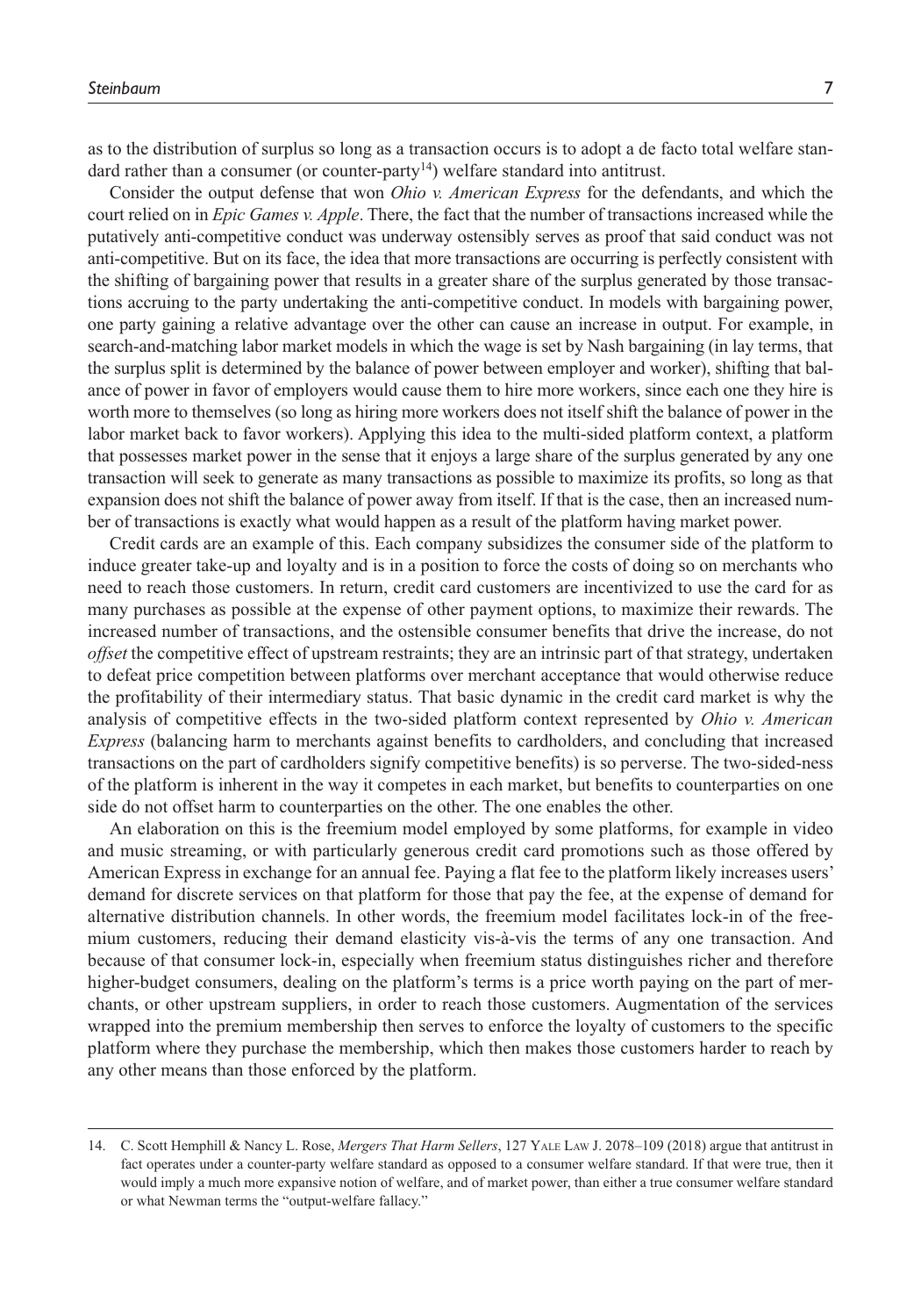## **IV. Multi-Sided Platform Competition**

The platform business model is to act as an intermediary between consumers and suppliers of some service or intangible content. Two-sided platforms earn their profits from the difference between what downstream consumers pay for access to suppliers and what the platform pays to upstream suppliers. For multi-sided platforms, consumers generally pay a price of zero, and what they gain access to is content, whether user-generated or professionally produced. Consumers pay for that access with their attention and their data, which are both then sold to advertisers. The "third" side is the professional content producers who then in some cases have to themselves pay for the privilege of reaching their ultimate customer base, but in any case are not paid directly by them and lose the advertising revenue they once enjoyed from consumers' attention to the platforms who now control it. The point is that in either the two-sided or multi-sided context, the platform profit is earned as a take rate on transactions between the parties.

Platform competition minimizes that take rate by having platforms compete for the attention and loyalty of counterparties on each side by offering low prices, honest service, and value to all counterparties. High take rates signify the absence of platform competition, because counterparties do not need to be rewarded by the platform for their loyalty. Instead, that loyalty is obtained through the exercise of power, including by weaponizing the loyalty of one set of subsidized counterparties to extract bargaining surplus from the other.

This narrative suggests the central importance of multi-homing by counterparties as constitutive of the competitive process for multi-sided platforms. If one set of counterparties can effectively multihome, they can employ steering techniques to direct another set of counterparties to the platform dealing on the most favorable terms, undercutting an incumbent's take rate.15 Alternatively, without multi-homing, each platform becomes a walled garden, with upstream counterparties dependent on a single platform for access to downstream ones, and vice versa. Even if there are nominally the same number of platforms performing a similar function, that is, social networking or ridesharing, whether advertisers, publishers, and drivers are locked into one or can multi-home between them (and, crucially, steer counter-parties on the other side of the platform to do so) matters a lot for assessing competition. Walled gardens will have higher take rates and much greater platform power, and that power will be self-reinforcing because it means that platforms have the ability to punish steering without fear of losing customers. This is why the metaphysical approach to market definition is prone to significant error, since it would see little difference between the two alternatives.<sup>16</sup>

The way to distinguish between the walled-garden world of little platform competition and the multi-homing world of healthy platform competition, aside from take rates themselves, comes down to the residual (i.e., platform-specific) supply or demand elasticities of the counterparties on each side. If an online marketplace increases the fees it charges to third-party merchants, will they be able to sell elsewhere, or are they so dependent on the platform charging those increased fees that the merchants must absorb them? And, as a component of answering that question, in response to such a fee increase, do merchants have the means to direct consumers to another platform that charges lower fees? If the platform can retaliate against that type of steering such that merchants are loathe to engage in it, that indicates the platform has market power.

Likewise, if consumers are charged a higher price for their purchases on a platform, do they have a means of substituting away? Given how the multi-sided platform business model has evolved in favor

<sup>15.</sup> Hence, why a company like Uber would have employed predation to push its rival Sidecar out of the market, since Sidecar offered better terms to rideshare drivers as a means of seducing them away from the dominant incumbent. SC Innovations, Inc. v. Uber Technologies, Inc. et al., 2020 WL 2097611 (2020).

<sup>16.</sup> This is an example of the importance of preserving the "competitive process," Marshall Steinbaum & Maurice E. Stucke, *The Effective Competition Standard: A New Standard for Antitrust*, 87 Univ. Chic. Law Rev. 595 (2020).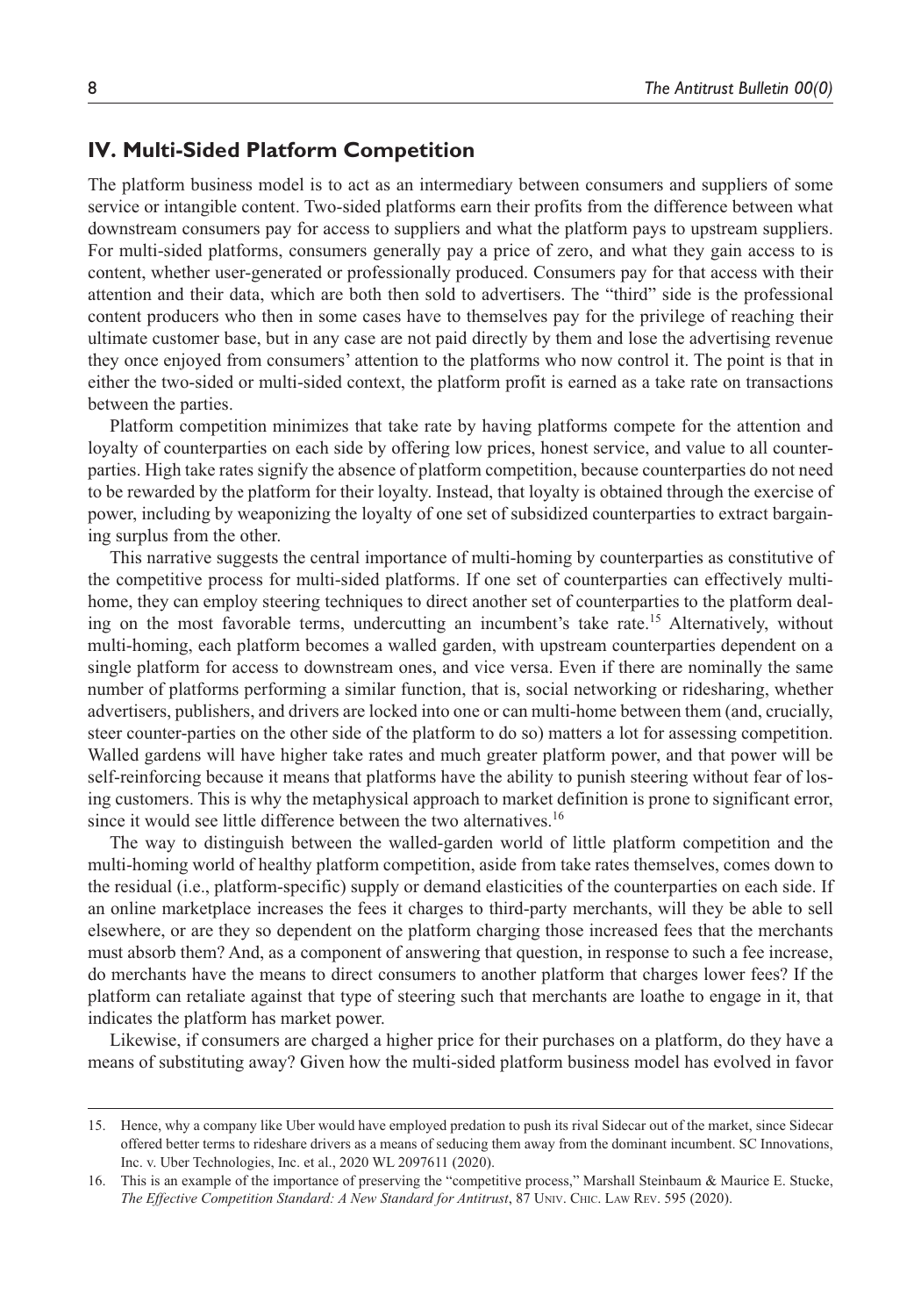of subsidizing low or zero prices on the consumer side of the market, the empirically relevant scenario is probably in the form of non-price service terms: if the platforms extract more data or surveil consumers more closely, do they have a means of evading that behavior by voting with their feet when they become aware of that? A special case of that concerns the worsening of content moderation for the platforms that perform that function: if the platform is choosing what content to present to users who come to the table with the expectation of content neutrality, if the content that is actually served to them is skewed toward that which favors either the platform itself or other counterparties (e.g., advertisers, or publishers promoting their own content over that which would appear organically), do the consumers have the option to switch to a more content-neutral alternative? Given the absence of a price mechanism, the latter is potentially hard to measure, but that is the nature of what an analysis of platform competition on the consumer side, in the case of zero-price platforms like Facebook, would entail.

This focus on residual supply or demand elasticity also implies that relevant antitrust markets are small when residual elasticities are low, and hence the more walled-garden-like a given platform is, the smaller the relevant antitrust market and the larger its market share in that market. Low residual demand elasticity for any given incumbent implies that there is little "discipline" coming from other potential participants, even if it appears that multiple firms offer the same or similar services. Hence, the platform facing a low demand elasticity is in fact a monopolist or near-monopolist in the relevant market. In a competitive market, the residual demand elasticity is infinity. Measured deviations from that suggest that the relevant market is, in fact, smaller the greater those deviations.

The larger point is that market definition is logically posterior to analyzing market power, $17$  and thus that the Supreme Court's statement in *Ohio v. American Express* that "market power . . . cannot be evaluated unless the Court first defines the relevant market" is based on unsound economic reasoning.18 Instead, low residual supply or demand elasticity suggests that the relevant antitrust market is small, regardless of a subjective assessment of products as similar or dissimilar to one another, or the other considerations that tend to comprise what I have called the metaphysical approach to market definition. The next sections lay out how to establish market power on a sounder basis.

## **V. Direct Evidence of Market Power**

Having explained what platform competition (and its absence) consist of, we now come to the heart of the matter of establishing platform market power: the observable facts and behavior that indicate how much market power platforms have. A crucial point to make up front is that given our notion of platform competition, it only makes sense to define market power with respect to a given set of counterparties, that is, on each "side" of the platform. That is not to say the other sides do not matter. It is exactly because counterparties on one side, for example, consumers, may be loyal to a given platform that counterparties on the other, for example, rideshare drivers, merchants, content creators, publishers, or advertisers, might be at a disadvantage. The less able they are to steer consumers elsewhere, the more they are at the platform's mercy and must absorb any change in the terms of dealing. Thus, one component of establishing platform market power vis-à-vis one set of counterparties may consist of showing that it controls access to another. On the other hand, just because one set of counterparties may not be at a great disadvantage vis-à-vis the platform does not entail the same for another set of counterparties. Thus, as

<sup>17.</sup> This point is made forcefully by Louis Kaplow, *Why (Ever) Define Markets?* 124 Harv. Law Rev. 437 (2010).

<sup>18.</sup> Indeed, Justice Breyer's dissent points this out: "The District Court also found that even though American Express raised its merchant prices 20 times in this 5-year period, it did not lose business of any large merchant. Nor did American Express increase benefits (or cut credit card prices) to American Express cardholders in tandem with the merchant price increases. Even had there been no direct evidence of injury to competition, American Express's ability to raise merchant prices without losing any meaningful market share, in the District Court's view, showed that American Express possessed power in the relevant market." Ohio vs. American Express, *supra* note 4.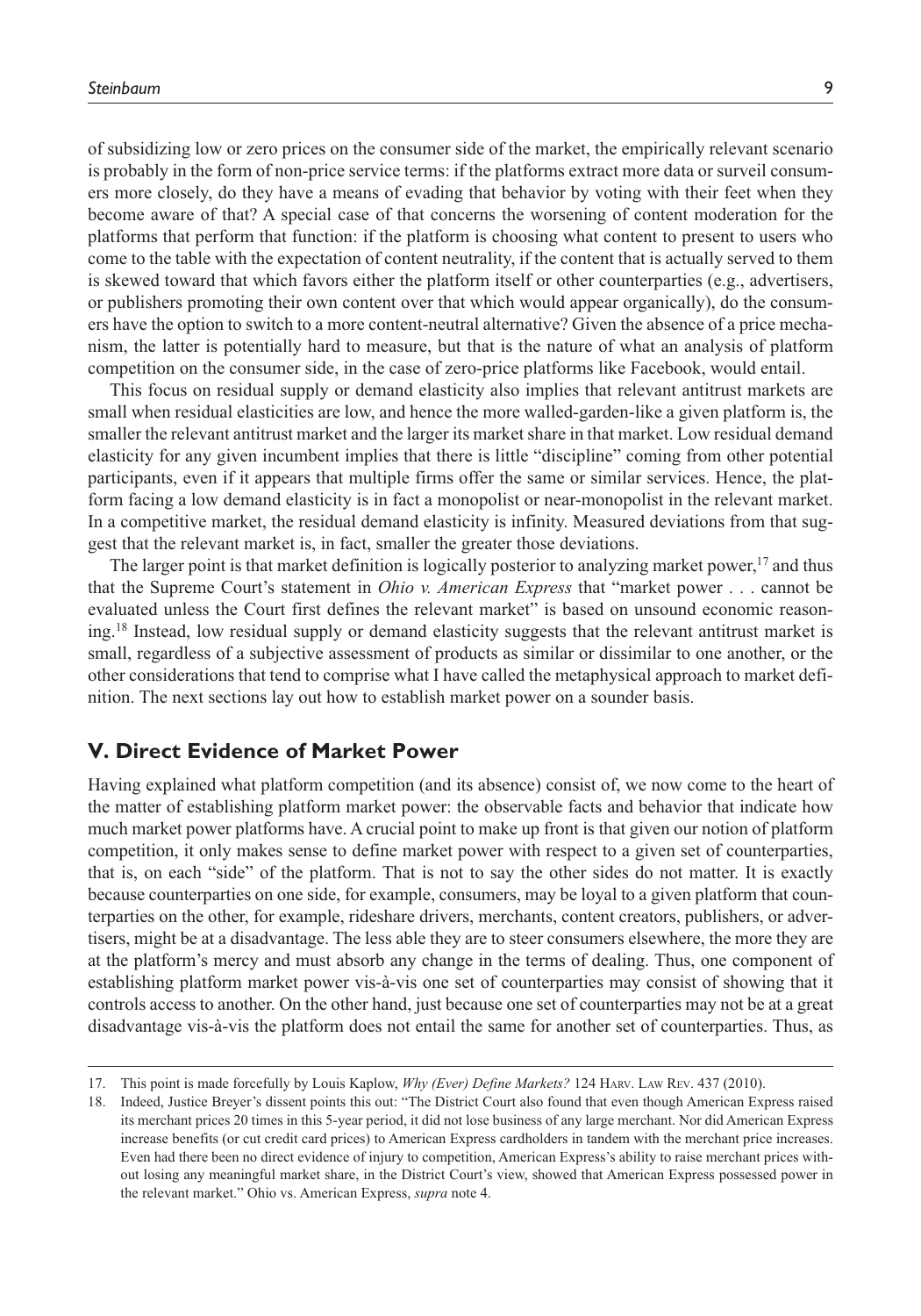has been stated previously, subsidizing the consumer side of the platform does not and cannot offset harm to upstream counterparties or to competition on the upstream side of the platform. The more loyal consumers are to the platform, the greater its market power vis-à-vis those upstream counterparties.

If the measure of platform market power is residual supply or demand (in-)elasticity, then what courts should be looking for when assessing whether a platform has market or monopoly power is evidence that residual demand or supply elasticities are low. Such evidence can be very direct: in response to an observed price increase or worsening of the terms of service vis-à-vis any given set of counterparties, how many withdrew in favor of another platform or otherwise evaded the effective price increase? Moreover, cases of price increases or worsening of the terms of service without compensation to the affected counterparties and for which there was no recourse thus qualify as evidence that the platform possesses market power, because they entail that the bargaining surplus can be reapportioned in favor of the platform without the counterparty departing.

At this point, it is worth mentioning the "cellophane fallacy," which points out that a monopolist maximizing profits can be expected to face elastic residual demand at the monopolist's price. If that were not the case, then the monopolist's price would be higher. That means that while a finding of low residual demand elasticity is proof of market power, a finding of high residual demand elasticity is not necessarily proof of its absence. This is the exact scenario wherein having access to multiple types of direct evidence is most useful.

Residual supply and demand elasticity are also useful because measured elasticity has both cardinal and ordinal significance. The lower the residual elasticity, the greater the incumbent's market power. That means that market power can be benchmarked in those terms. For example, it is coherent to imagine different thresholds of residual elasticities corresponding to legal standards for market power versus monopoly power, $19$  the same as is currently the case with market share. In fact, residual elasticities are logically prior to and more general than market shares, because they indicate the correct market definition. The lower the residual elasticity, the smaller the relevant market, and thus the higher an incumbent's market share in that market. One could therefore imagine a resurrection of market share as an index of market power, because high market share in turn implies low residual elasticity, while recognizing that given a market definition, the allocation of market shares within that market can be the result of causes other than each incumbent's unilateral market power.

To summarize this, we have two direct measures of platform market power with respect to a given set of counterparties, in addition to a high take rate: low observed residual supply or demand elasticity (depending on the side in question), and the imposition of non-price contractual terms that re-apportion surplus in favor of the platform, without compensation. We next deal with price discrimination as an alternative measure.

## **VI. Price Discrimination as a Measure of Platform Market Power**

Price discrimination is considered separately here because its status in antitrust is particularly contentious for a variety of reasons. There is no doubt that for a party with market power, using discriminatory pricing can improve counterparty welfare relative to uniform pricing.20 It theoretically eliminates the deadweight loss associated with monopoly pricing, and the welfare effect is then evaluated based on trading that gain off against the loss in welfare to the parties charged a higher discriminatory price than they are charged under uniform prices.<sup>21</sup> That point is not in question, but it is also not relevant. What

<sup>19.</sup> What those thresholds should in fact be is left to future work, which would involve meta-studies of what types of behavior are enabled by different degrees of market power, and what the welfare implications of that conduct is.

<sup>20.</sup> Dirk Bergemann, et al., *The Limits of Price Discrimination*, 105 Am. Econ. Rev. 921–57 (2015).

<sup>21.</sup> By contrast, under the output-welfare fallacy, the reduction in consumer surplus for consumers charged a high price doesn't matter, and so price discrimination always (weakly) increases welfare. Newman, *supra* note 3.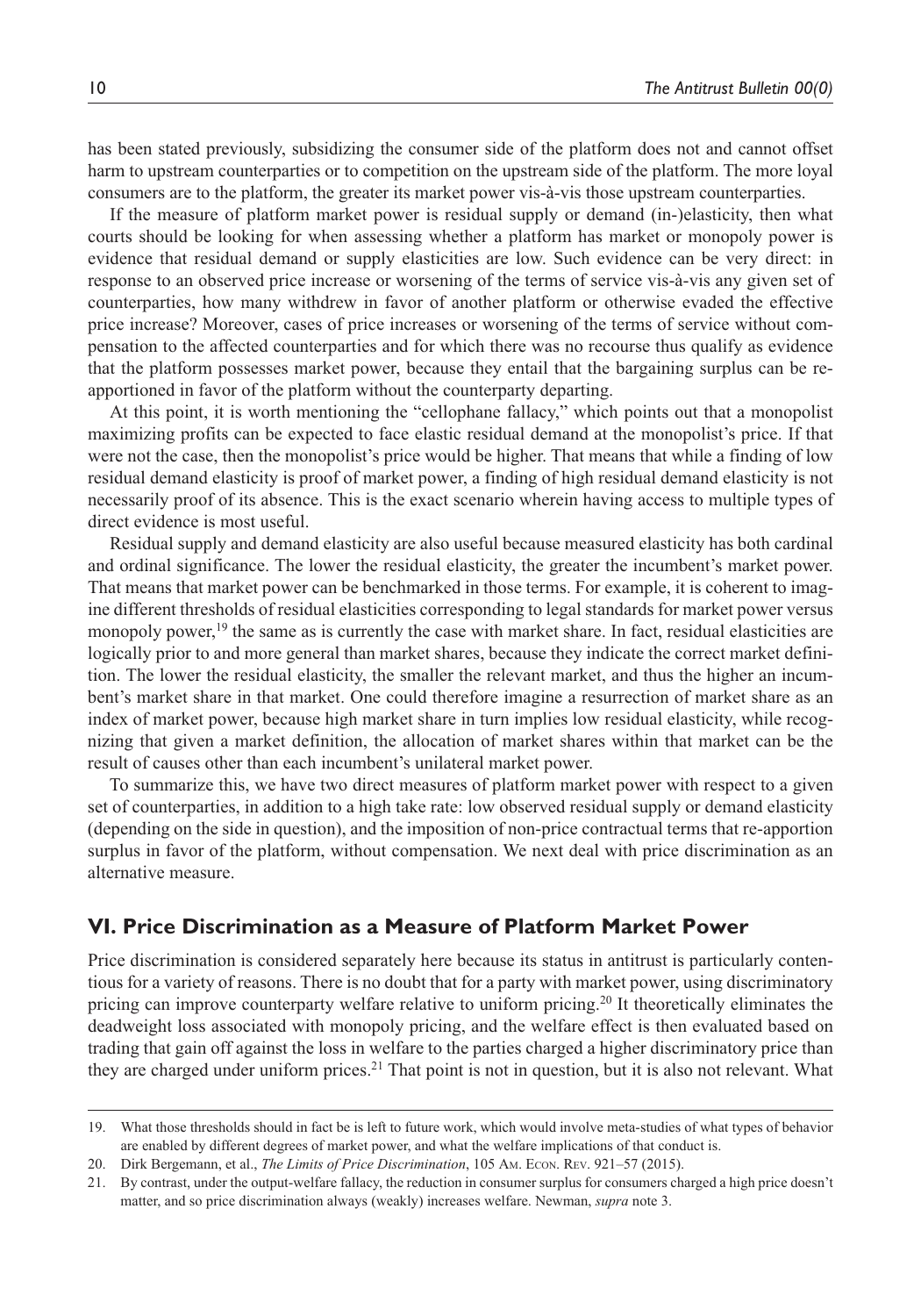is at issue is not the welfare implications of price discrimination, but rather its significance as a measure of market power.

The reason to think discriminatory pricing is a dispositive indicator of market power is simple: under price discrimination, there exist consumers who could be enticed away from buying from the discriminating seller by a "cream-skimming" strategy. That they are not means that for some reason, entry into the market is impeded, or the incumbent selling to those buyers at a high price enjoys some sort of power to prevent them from being skimmed away by a competitor. The most obvious candidate for who should skim the cream is the low-price consumer—he or she could buy from the seller at a low price and re-sell to the high-price consumer at a profit, while still under-bidding the original seller. This is why price discrimination is easier to sustain in markets for services and where consumers can be uniquely identified in some way, for example, through electronic surveillance or by means of "permission" to buy or sell, such as with prescription pharmaceuticals. In that case, the seller can ensure that the high-price consumer cannot gain access to the good from the low-price consumer. This is why models of price discrimination rule out this kind of arbitrage by assumption. That assumption amounts to granting the incumbents market power a priori.<sup>22</sup>

The same basic logic applies to a would-be entrant other than the low-price consumer: something has to be preventing cream-skimming from taking place, and whatever that something is, it gives the price-discriminating incumbent market power. It is the same idea as low residual demand elasticity, except on the part of a subset of consumers (or counterparties more generally). In fact, price discrimination is most frequent where sellers have the opportunity to directly observe and measure the individual- (or group-)level demand inelasticity of their customers. That is the case with rideshare, for example, where the use of surge pricing for many years as the platforms gained market penetration enabled such an estimation, as does ongoing surveillance by those and other platforms as they have moved toward a model of explicitly personalized pricing.

Defenses of price-discrimination as pro-competitive tend to focus on the case of oligopoly with differentiated goods in which a small number of incumbents have the power to set prices for individual consumers (rather than take them as given, as in perfect competition), and where each incumbent sells something that is slightly different from the others. Thus, they face a finite residual demand elasticity for all of their customers, but the elasticity is different for different consumers or groups of consumers for two reasons: different willingness or ability to pay for the good irrespective of which firm is patronized, and brand loyalty to individual sellers. Under these conditions, price discrimination is taken as indicating greater competition than uniform pricing by each oligopolist, because it offers a means by which one oligopolist can compete with the other over every individual consumer or group of consumers. Under uniform pricing, oligopolists generally compete only over the marginal consumer, with most consumers the captive of one or the other.

For example, in the Hotelling model with uniform pricing and competitors located at each end of a line segment, sellers compete only in the middle of the segment, for the consumer indifferent between patronizing the firm at either end. The customers near the endpoints are captured by the proximate seller. Whereas under price discrimination, each firm can make an offer that would potentially entice any given consumer to switch, regardless of where they are located (i.e., a firm at one end could offer a low price to consumers at the other, which the proximate firm would be pressured to match). $23$ 

<sup>22.</sup> Based on this logic, some courts and analysts have posited that price discrimination might imply a market definition that distinguishes between different segments of customers charged a high or low price. There's logic to that idea, but the analysis in this section proceeds as though price discrimination takes place between different consumers (or suppliers) in the same market.

<sup>23.</sup> Jacques-Francois Thisse & Xavier Vives, *On The Strategic Choice of Spatial Price Policy*, 78 Am. Econ. Rev. 122–37 (1988).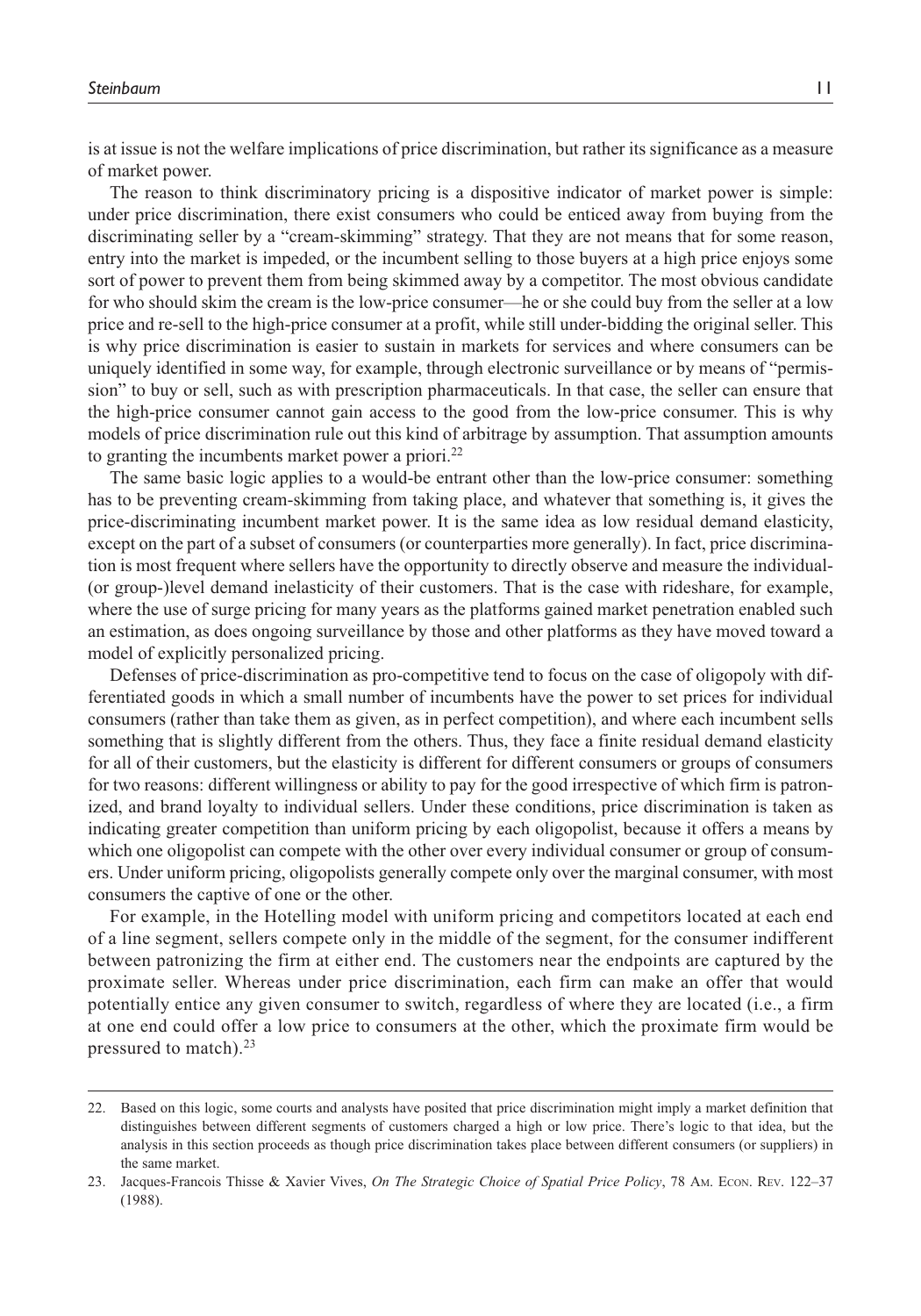We should be clear about what the significance of this intuition actually is: given oligopoly with differentiated goods, discriminatory pricing is on the whole better for consumers than uniform pricing would be. But that does not disprove the basic oligopoly assumption, which entails market power on the part of incumbents no matter what pricing policy they choose (and differentiated goods rules out the homogeneous Bertrand case in which an oligopoly market achieves the same outcomes as a competitive one). Thus, even in such a differentiated-goods oligopoly case, in which price discrimination increases competition, the viability and existence of price discrimination would only be possible if the incumbents enjoy market power. This differentiated-goods oligopoly example does mean that price discrimination is not sufficient, by itself, to prove monopoly power (as opposed to market power), and it also means that, conditional on price discrimination happening, "more" price discrimination does not necessarily signify greater market power than less. Thus, price discrimination cannot be benchmarked to create thresholds for market power, the way residual supply or demand elasticity (and market shares in a relevant antitrust market) conceivably can.

To return to the concrete, rideshare platforms are able to price-discriminate among their riders on the basis of conditions such as physical disabilities, the amount of battery left in the user's mobile phone, or whether the user also has a rival platform's app installed, all of which speak to residual demand elasticity.24 Moreover, the relevant counterfactual is not necessarily uniform pricing as decided by rideshare platform oligopolists, but uniform pricing as set by an administrative body like a taxi commission, under which riders with low demand elasticity can expect higher consumer surplus, conditional on being able to find a ride. The ability to extract surplus from riders with low demand elasticity still speaks to the platform's power to set prices with limited fear of competition, regardless of its welfare properties.

Once we understand price discrimination like this, the case that it can be undertaken without market power on the part of the seller falls apart. Consider the reasoning in Baumol and Swanson  $(2003)$ ,<sup>25</sup> which the Supreme Court relied on in the decision *Illinois Tool Works v. Independent Ink*.<sup>26</sup> Those authors posit that a monopolist supplier of inputs to restaurants would have to price discriminate in order to service the market for both high-end and low-end restaurants, else be unable to recoup fixed costs. First of all, the idea that entry into the market is subject to fixed startup costs gives the incumbent market power. Second, the setup presupposes that low-end restaurants cannot supply the high-end restaurants and thus skim the supplier's cream. The setup also rules out the differentiated-goods oligopoly setting described above. The Baumol and Swanson model is strictly a differentiated-goods monopolist. Their assumption that the markets are segmented is analogous to presuming monopoly power for the supplier vis-à-vis both sets of customers, that is, exactly the condition the authors purport to show is unnecessary. Yet they sneak it in through the back door, so to speak. Their example may provide some insight into why we would expect to see price discrimination in the real world, and indeed we do see it, ubiquitously, as those authors state. But to say that because it is ubiquitous it must therefore not signify market power is to default to the mistaken ideology referred to above, that market power is rare because in most circumstances it invites entry that erodes it.

As the rideshare example indicates, platforms that charge prices to consumers at all tend to price discriminate on the consumer side, and they frequently price discriminate on the upstream side(s) as well.

<sup>24.</sup> In November 2021 the Justice Department Civil Rights Division sued Uber, claiming that its penalties for excessive loading time amount to a violation of the Americans with Disabilities Act. Those penalties could also be interpreted as price discrimination among Uber's passengers, targeting the disabled because they are more dependent on rideshare services than individuals with greater ease of access to public transportation.

<sup>25.</sup> William J. Baumöl & Daniel G. Swanson, *The New Economy and Ubiquitous Competitive Price Discrimination: Identifying Defensible Criteria of Market Power*, 70 Antitrust Law J. 661–85 (2003).

<sup>26.</sup> Illinois Tool Works Inc. v. Independent Ink, Inc., 547 U.S. 28 (2006), <https://supreme.justia.com/cases/federal/us/547/28/> (last visited Jan. 11, 2020).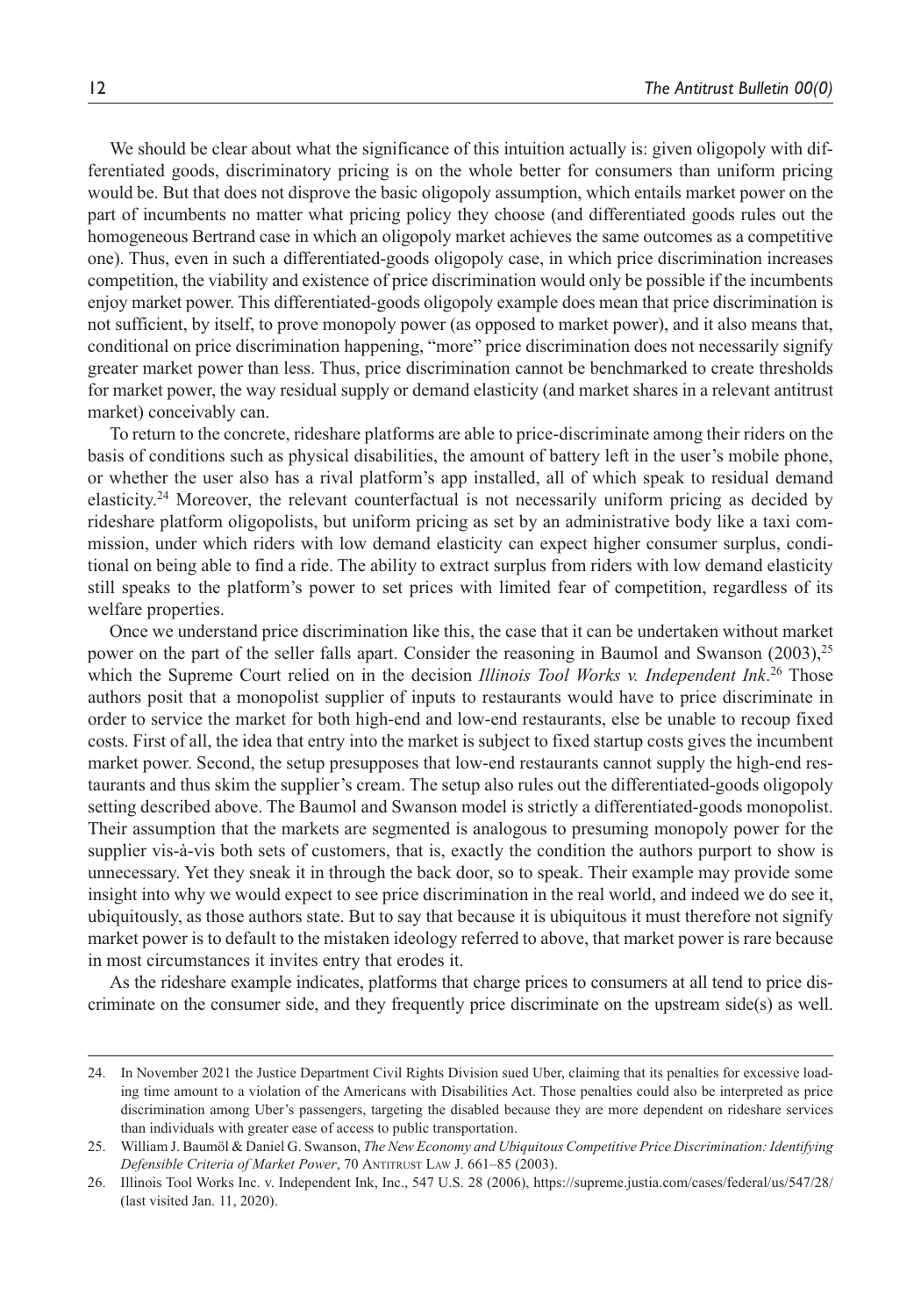Examples of upstream price discrimination include preferential rates on app store fees for particularly powerful "must-have" app developers, and to stretch the platform context slightly, "zero-rating" for bandwidth for some (usually affiliated) content on the part of telecoms providers. In each case, the motivation is that some providers have unusually many alternative distribution channels because they can expect consumers to follow them wherever they may go. In other words, their residual supply elasticity is high, and thus they have the bargaining power vis-à-vis any one platform to negotiate a discount.

A more unusual setting for discrimination in the platform context, but one that is especially relevant to the Facebook antitrust litigation, concerns content moderation. The user experience centrally concerns what third-party content he or she is presented with, where, and when, as well as what content users are permitted to disseminate themselves. Social networking depends on controlling access to user's attention and data and selling that to advertisers. Content moderation discrimination is on the basis of how likely a given user is to react to being presented with content that is not in her or her interest, but rather that of the platform or of advertisers. Facebook's recently revealed program exempting users it considers VIPs from restrictions on the content they post is an especially pronounced instance of this, which we should interpret as evidence the platform sees some users as necessary to keep on the platform, lest others be driven away by their absence.<sup>27</sup> VIPs granted such an exemption from content moderation rules presumably have a greater supply elasticity than other users, and, as a result, greater bargaining power vis-à-vis the platform.

The concern over inflammatory content on social networking can also be understood as price discrimination without prices. What viewers see is what the platform knows will keep them on the platform, to see more content that it presents. The fact that users can be swayed by the content they see and become addicted to being inflamed gives a social network a powerful weapon to preserve user engagement and "brand loyalty," the better to profit thereby (or enable advertisers to do so).<sup>28</sup>

So, in summary, price discrimination among counterparties on a given side of a platform should also serve as direct evidence of market power, along with high take rates, low residual supply or demand elasticity, and the imposition of disadvantageous contractual terms without compensation.

### **VII. Why Should Establishing Market Power Be a Separate Endeavor?**

The direct evidence of market power proposed in the previous two sections raises a natural question: if this conduct suffices to establish that the platform that does it possesses market power, why preserve the schematization whereby establishing market power and anti-competitive conduct that establishes or extends that power are two separate steps in a Rule of Reason analysis? Kirkwood (2018) makes a compelling case that that division is unnecessary, since plenty of the conduct that is normally at issue when it comes to antitrust cases against dominant incumbents could not have taken place but for the market power of that incumbent.29 Kirkwood also argues persuasively that the relevant counterfactuals to assessing whether conduct is in fact anti-competitive necessarily also either prove or disprove that the incumbent that undertakes them has market power, that is, can charge a price in excess of marginal cost.

<sup>27.</sup> Jeff Horwitz, *Facebook Says Its Rules Apply to All. Company Documents Reveal a Secret Elite That's Exempt.*, Wall St. J., September 13, 2021, <https://www.wsj.com/articles/facebook-files-xcheck-zuckerberg-elite-rules-11631541353> (last visited Sep. 13, 2021).

<sup>28.</sup> Guy Aridor, Drivers of Digital Attention: Evidence from <sup>a</sup> Social Media Experiment (2021) is a recent study of attention and addiction on social media platforms. It concludes that user "inertia" enables platforms to increase advertising loads.

<sup>29.</sup> John B. Kirkwood, *Market Power and Antitrust Enforcement*, 98 Boston Univ. Law Rev. 1169–227 (2018). Steven Salop, *The First Principles Approach to Antitrust, Kodak, and Antitrust at the Millenium*, 68 Antitrust Law J. 187 (2000) makes a similar point.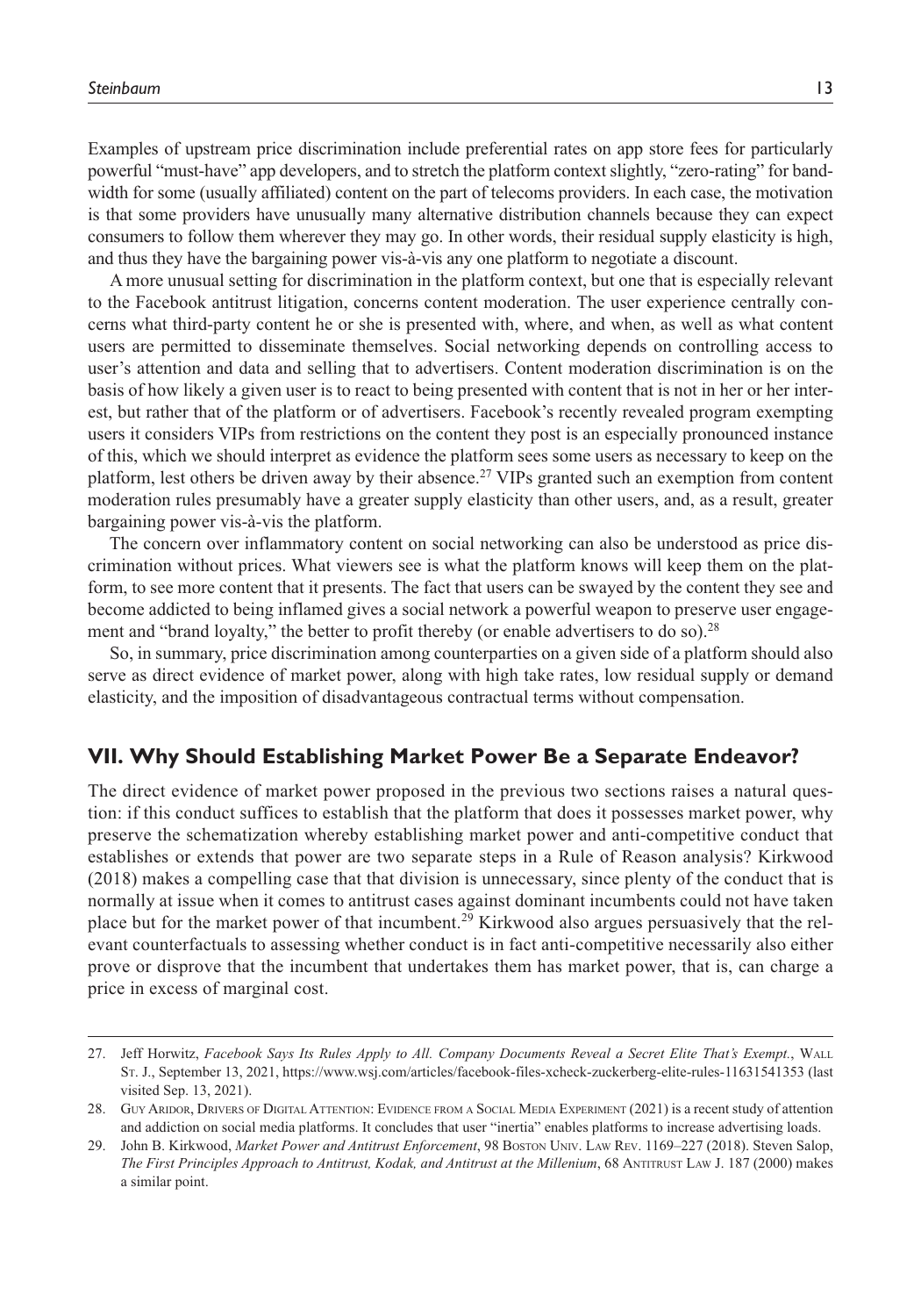That idea has a good deal to recommend it and is especially useful in monopoly maintenance cases where some conduct by an incumbent is alleged to prevent competition from eroding a realized dominant position. There, the cellophane fallacy complicates the use of direct evidence of price inelasticity as a measure of market power, but the idea that "but for" the monopoly-maintaining conduct, the incumbent's prices and/or market share would be lower can be established by a counterfactual analysis of competition without the challenged conduct.

Nonetheless, the separation makes sense for several reasons. Right off the bat, the conduct whose competitive significance is at issue in a case is usually distinct from the conduct that would prove (or disprove) that the defendant has market power. Challenged conduct likely specifically targets and impedes multi-homing. For example, an online marketplace that employs a Most-Favored Nation (MFN) or "price parity" restriction prevents a seller from charging different prices on different platforms, so as to prevent them from steering consumers toward an intermediary that deals with the seller on more favorable terms, that is, that charges a lower take rate. The steps a platform might take to enforce an MFN would also be anti-competitive, for example, demoting or suppressing a seller's offering if they are detected selling at a lower price elsewhere. That is designed to penalize the steering that is constitutive of platform competition. Direct price-setting for putatively third-party transactions, as is typical with rideshare and other gig economy platforms, is an even more flagrant restraint on platform competition, by preventing workers from using lower prices to steer customers to platforms dealing with either set of parties on more favorable terms.

Other anti-steering provisions include minimum acceptance rates for rideshare drivers (penalizing them for multi-homing) as well as loyalty pricing (discounts in exchange for not patronizing a rival).<sup>30</sup> Platform appropriation of third-party functionality or entry into upstream lines of business, as well as excluding suppliers who are themselves considered potential competitive threats, all serve as sticks with which to deter multi-homing or conduct that would invite it and thus increase consumer residual demand elasticity. That type of retaliation could be understood as evidence of market power as opposed to instruments by which it is achieved, because it would not be undertaken unless the incumbent thought it could depend on the loyalty of other counterparties to mitigate any blowback. For example, why would Facebook exclude the Vine app from access to its users? $31$  In order to prevent it from gaining market penetration and thereby steer consumers to use Vine and its affiliates rather than Facebook and its affiliates. And the reason it makes sense that Facebook would choose to exclude Vine is that it knows its own users have no recourse and will remain, even in the absence of access to Vine. So in that sense, exclusionary conduct *could* be interpreted as both evidence of market power and the instrument by which that market power is obtained and reinforced.

However, a prosaic reason not to abandon the two-step approach is that it would create too many defendants and fail to differentiate between them on the basis of competitive significance. If a company enters into an exclusive contract for office supplies, and receives a preferential rate in exchange for that exclusivity provision, that should probably not incur antitrust liability on its own account unless it can be shown that the exclusivity is detrimental to competition in the market generally. If it impedes entry by rival suppliers, or if such a contract has the effect of raising costs for the purchaser's own rival(s) such that they cannot compete, then it has competitive significance. But most contracts that require or incentivize exclusivity probably do not. A step wherein market power has to be proved acts as a screen to avoid sweeping in such cases. A price parity

<sup>30.</sup> Steven C. Salop, *The Raising Rivals' Cost Foreclosure Paradigm, Conditional Pricing Practices and the Flawed Incremental Price-Cost Test*, 81 ANTITRUST LAW J. 371-421 (2017).

<sup>31.</sup> Adi Robertson, *Mark Zuckerberg Personally Approved Cutting off Vine's Friend-Finding Feature*, Verge, December 5, 2018, [https://www.theverge.com/2018/12/5/18127202/mark-zuckerberg-facebook-vine-friends-api-block-parlia](https://www.theverge.com/2018/12/5/18127202/mark-zuckerberg-facebook-vine-friends-api-block-parliament-documents)[ment-documents](https://www.theverge.com/2018/12/5/18127202/mark-zuckerberg-facebook-vine-friends-api-block-parliament-documents) (last visited Jan. 20, 2020).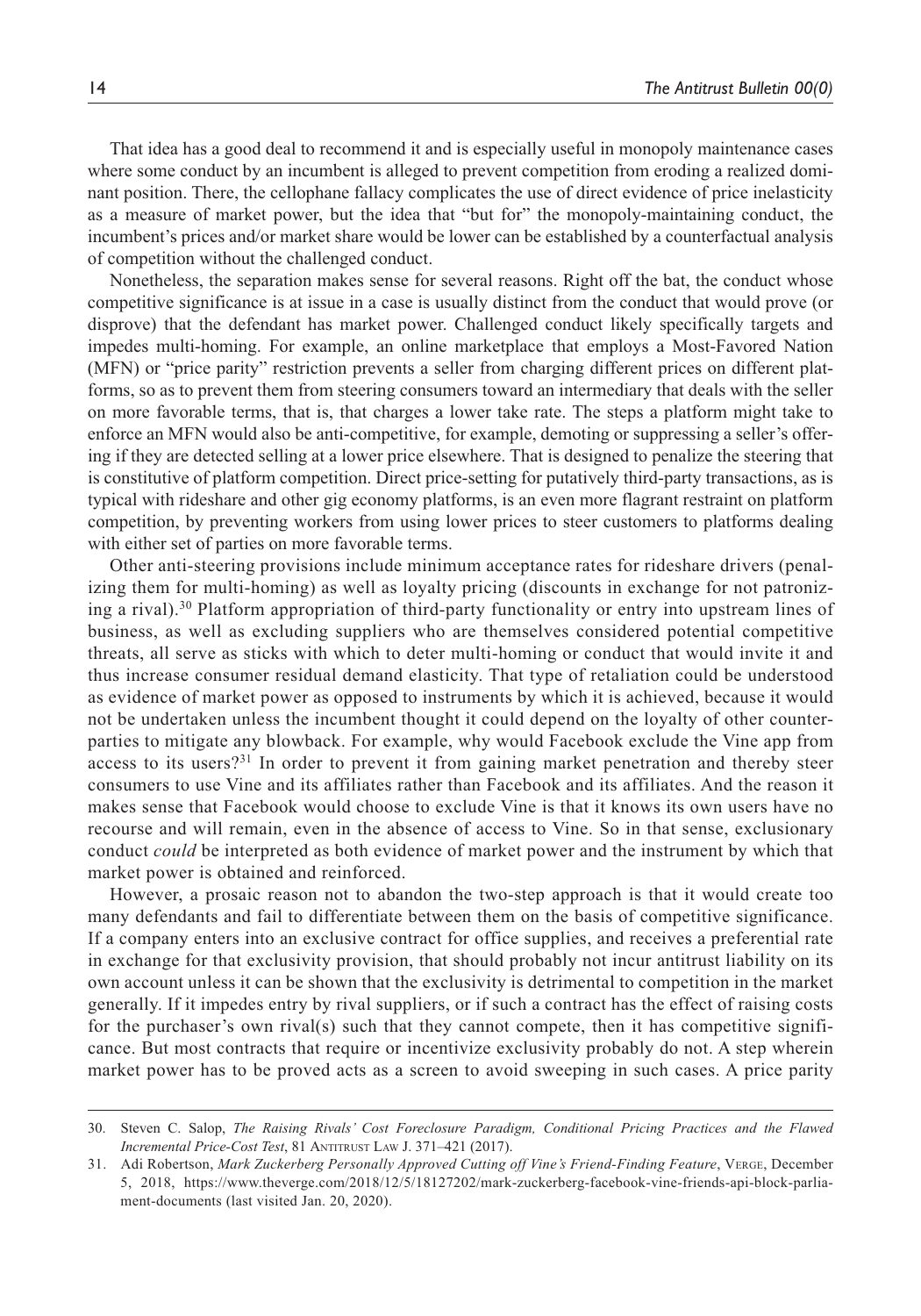policy adopted by a platform has a similar effect: competitively harmless if there are other means by which a supplier could readily access consumers, since it could simply decline to do business with the platform imposing the offending policy if it did not wish to transact on those terms, for example, to discount, or alternatively, to mark up. By contrast, if the seller is induced to agree to that provision or else lose his or her livelihood altogether, the provision itself takes on a different, anti-competitive significance.

#### **VIII. Conclusion: The FTC's Amended Facebook Complaint**

The jumping-off point for this analysis is the judge's ruling in June 2021 throwing out the FTC's first monopolization complaint against Facebook on the grounds that it did not plead sufficiently to establish monopoly power, a necessary component of eventually establishing liability for monopolization. It also threw out the exclusion of Vine from access to Facebook's users as the basis of the conduct step, leaving only the two mergers with Instagram and WhatsApp as bases on which Facebook may have preserved or extended its monopoly. So what would the foregoing analysis have to say about the case, and in particular the revised complaint the FTC filed in August 2021?

First, the idea that purchasing Instagram and WhatsApp could have preserved monopoly power is straightforward: the ability of counterparties to multi-home, or to react to Facebook's worsening of its service terms (e.g., degrading privacy) were definitely materially affected by bringing those would-be rivals in house. Indeed, many users appear to have reacted to revelations about Facebook's abuse of users' trust by moving to one of the would-be rivals that Facebook already owned. Moreover, Facebook took steps to make WhatsApp less secure following the purchase, to ensure that any users that avoided Facebook Blue could not evade the company's surveillance.

More relevant to this analysis, the FTC now alleges that Facebook has monopoly power by use of both indirect (large share of internet users' time and attention) and direct evidence. The latter includes the fact that users did not leave in response to the Cambridge Analytica revelations, which is an example of the direct evidence type previously named: service terms were worsened without compensation. The FTC also points to sustained high profitability, which indicates a high platform take rate. Finally, the FTC points to the power that a durable high consumer penetration gives it vis-à-vis other counterparties, in effect that residual supply elasticity of upstream counterparties is low because Facebook controls access to many users and customers. On this count, the complaint would be strengthened by some sort of quantification of the supply elasticity they in fact face, for example, the responses to increases in advertising rates or to changes in the way the Facebook news feed ranks content for its users. The fact that Facebook was able to get away for so long misleading publishers about the success of their content, and once it was revealed, they did not leave is also further evidence that the supply elasticity is low. $32$  Finally, the aforementioned discrimination in content moderation policies between regular and VIP users is similarly evidence that the company has market power, though that on its own does not establish monopoly power. In combination with the other evidence discussed here and in the complaint, it certainly strengthens the claim.

In short, the amended complaint does incorporate some elements of the analysis in this paper. And given the difficulty that courts have had in analyzing economic testimony about market definition and market power in that and other tech platform cases, the idea of moving to more direct indicators has some appeal if antitrust enforcement is to have any hope of achieving success against powerful multisided platforms.

<sup>32.</sup> Chris Welch, *Facebook May Have Knowingly Inflated Its Video Metrics for Over a Year*, Verge, October 17, 2018, [https://](https://www.theverge.com/2018/10/17/17989712/facebook-inaccurate-video-metrics-inflation-lawsuit) [www.theverge.com/2018/10/17/17989712/facebook-inaccurate-video-metrics-inflation-lawsuit](https://www.theverge.com/2018/10/17/17989712/facebook-inaccurate-video-metrics-inflation-lawsuit) (last visited Nov. 7, 2021).